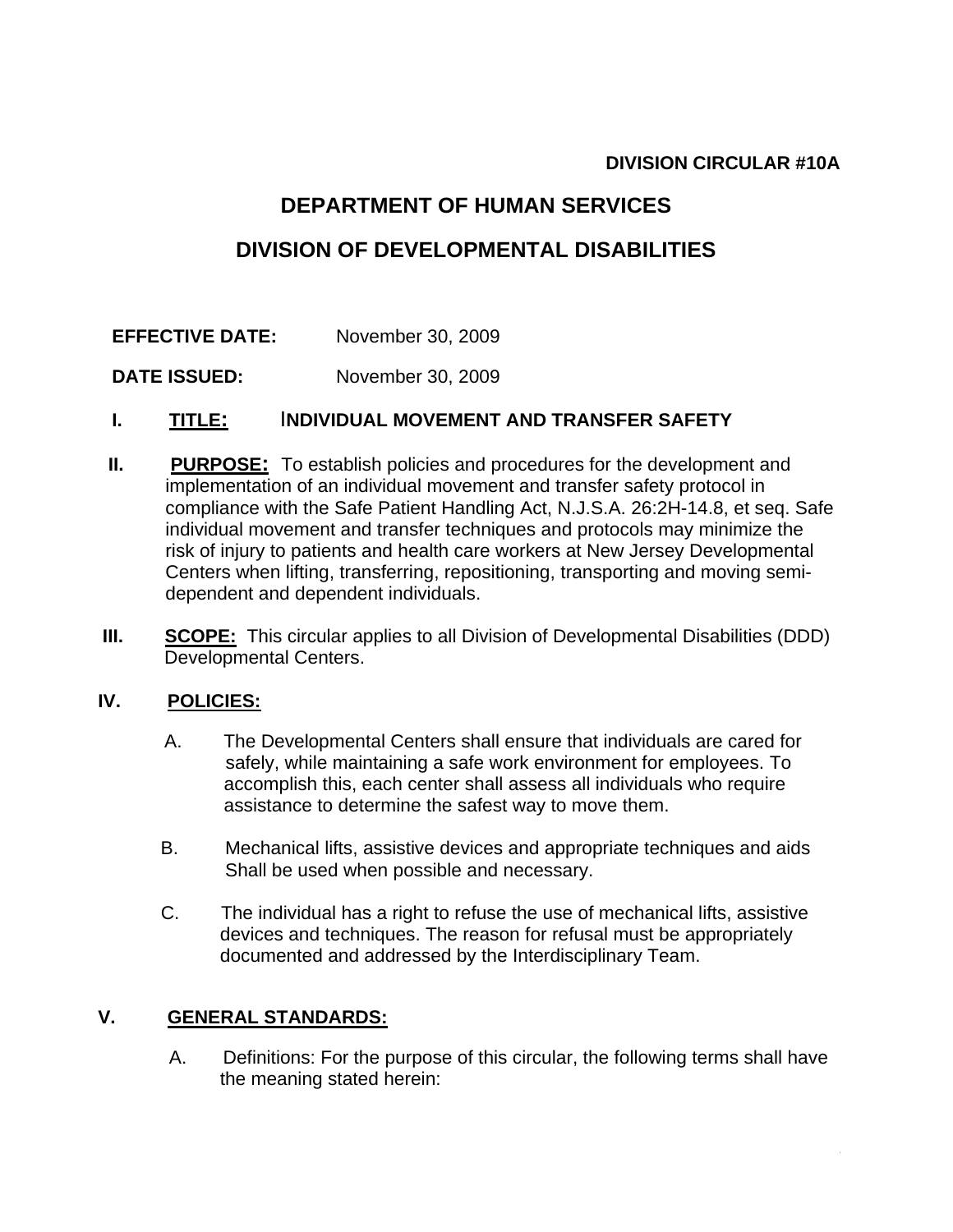"Utilization of assisted devices/techniques" means use of mechanical devices including, but not limited to, electric beds, portable base and ceiling track-mounted full body sling lifts, stand assist lifts, and mechanized lateral transfer aids; patient handling aids including, but not limited to, gait belts with handles, sliding boards and surface friction reducing devices.

 "Health care worker" means a person who is employed by a Developmental Center whose job duties include care of individuals and utilization of assistive techniques and devices.

"Interdisciplinary Team" means a group that consists of the individual receiving services, the Habilitation Plan Coordinator (HPC), the legal guardian, the parents or family member (if the adult desires that the parent or family member be present); those individuals who work directly with the individual served, and professionals and representatives of service areas who are relevant to the identification of the individual's needs and the design and evaluation of programs to meet them. The individual may identify additional persons who shall be invited to attend and participate.

 "Individual Movement and Transfer Safety Committee" means an interdisciplinary committee under the direction of a designee with rehabilitation credentials who is appointed by the Chief Executive Officer (CEO) of the developmental center, that is responsible for the development, implementation, evaluation and revision of the Developmental Center's Individual Movement and Transfer Safety Program, including the evaluation and selection of equipment.

 "Individual Movement and Transfer Safety Program" means the program established by a pursuant to N.J.S.A. 26:2H-14.8 et seq. and N.J.A.C. 8:43E-12.4.

 "Movement" means the act of changing the position of the body or its parts from one place/position to another

 "Transfer" means the act of moving an individual with limited function from one location to another with or without the assistance of that individual.

 "Unassisted movement and transfer" means using a health care worker's body strength without the use of mechanical equipment or assistive devices and techniques.

### **VI. PROCEDURES:**

#### **A. Individual Movement and Transfer Safety Committee:**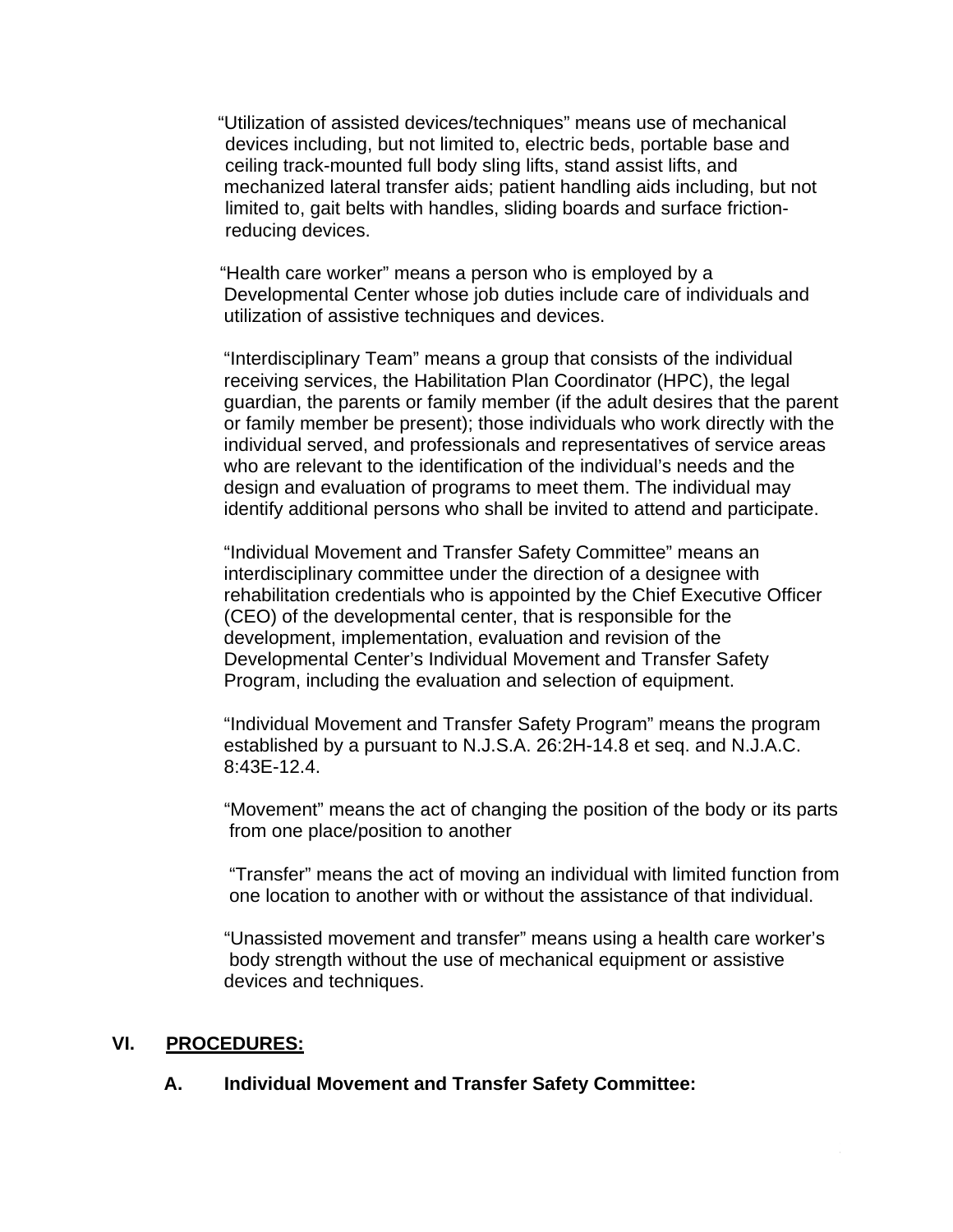- 1. All Developmental Centers shall form an Individual Movement and Transfer Safety Committee. The CEO of the Developmental Center shall choose the Committee members. The minimum number of Committee members shall be seven, six members and one Chairperson.
	- a. Fifty percent of the committee members shall consist of health care workers from different disciplines, including, but not limited to, direct care staff, cottage supervisors, physical and occupational therapist(s), nursing staff, and a medical doctor.
	- b. The remaining committee members shall also include, but are not limited to program development staff, habilitation plan coordinator(s), a QA coordinator, employee training supervisor, a representative from the business office, social worker(s), and/or an individual resident or a designated representative of the Developmental Center.
	- c. The Chairperson of this committee shall be a designee with rehabilitation credentials, appointed by the Chief Executive Officer (CEO) of the Developmental Center, and shall be responsible for overseeing all aspects of the Individual Movement and Transfer Safety Program.
	- d. Management staff of the Developmental Center shall consult with the collective bargaining agent(s) regarding the selection of health care worker committee members.
- 2. The Committee shall meet as needed, but no less than quarterly. The minutes of the meeting shall be documented and maintained by the Chairperson.
- 3. Committee members shall be responsible for the development, implementation, evaluation and revision of the center's Individual Transfer and Movement Safety Program, including the evaluation and selection of the equipment.
	- a. The Individual Movement and Transfer Safety Program shall be evaluated annually based on an analysis of injury data as referred in Section VI. G., and shall be revised if deemed necessary.
	- b. A three year capital purchasing plan shall be designed at each and supported by DDD administration. The clinical staff shall make recommendations to the Committee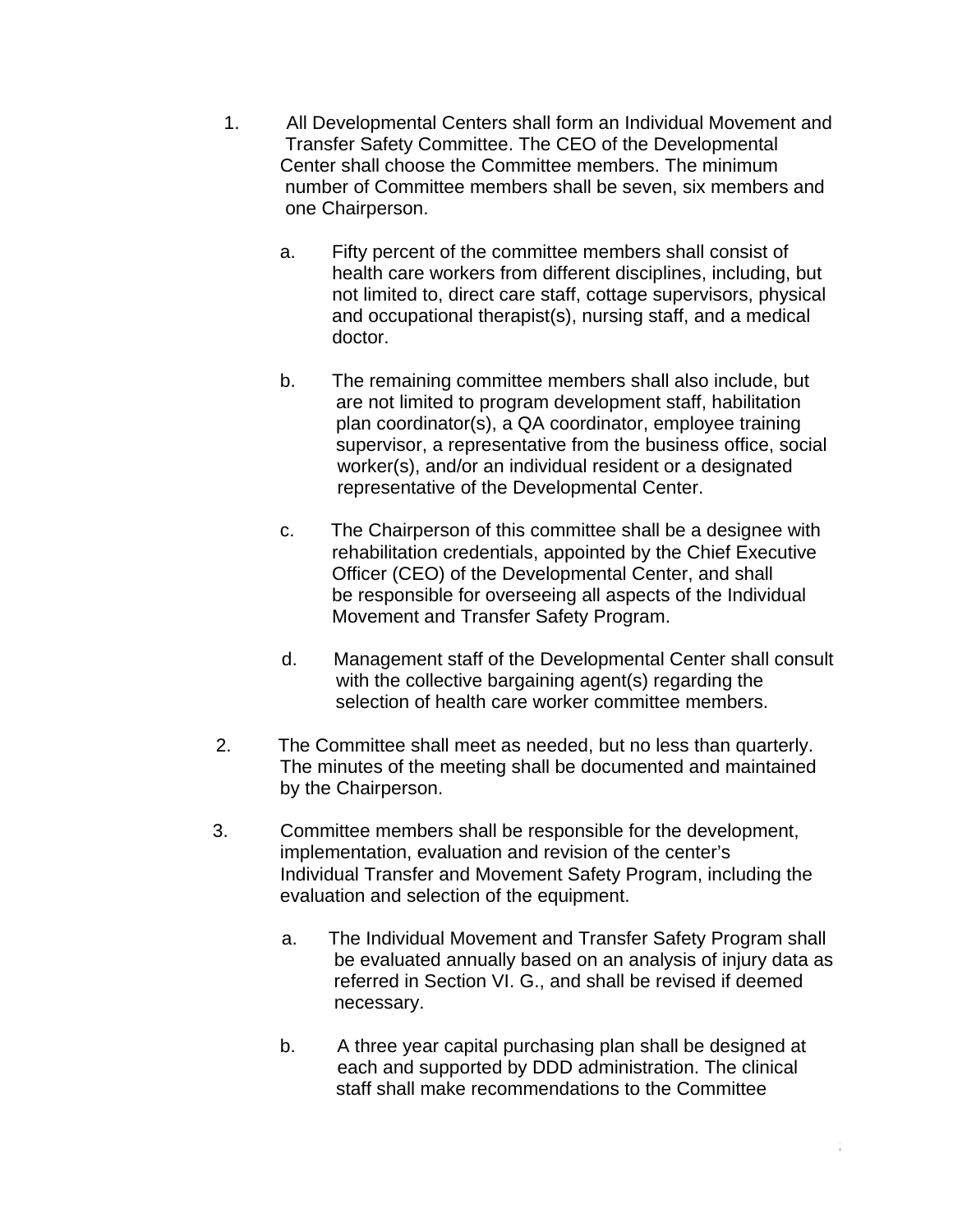regarding the type of equipment needed. The Committee shall prioritize the purchases based on the Individual Movement and Transfer Safety Program needs. The plan shall include strategies for the purchase of clinically recommended equipment and addressing budget, vendor, and local municipal or county government restrictions, ie. permits, zoning laws, etc.

## **B. Individual Movement and Transfer Safety Program/ Training:**

- 1. The Department of Rehabilitation Services or the designated trainer at each Developmental Center shall be responsible to provide Individual Movement and Transfer Safety training to all new and existing health care workers.
	- a. Competency Based Training shall include proper body mechanics for the health care workers and proper lifting, transferring, transporting, positioning and movement of the individuals.
	- b. Training shall provide written instructions to health care workers in all individual movement and transfer safety techniques utilized in the center.
	- c. The physical therapy and/or occupational therapy staff or designated trainer shall assess the health care worker's performance of the techniques and practices of individual movement and transfer, and recommend additional training as necessary.
- 2. New health care workers shall be provided training in individual movement and transfer safety at orientation before they are assigned to provide care to the individuals in the living unit.
- 3. Individual Movement and Transfer Safety training shall be provided by physical therapy and/or occupational therapy staff or the designated trainer.
- 4. All health care workers shall be retrained annually on individual movement and transfer safety techniques by the Rehabilitation Services Department or the designated trainer.

# **C. The Developmental Center Individual Movement and Transfer Safety Program:**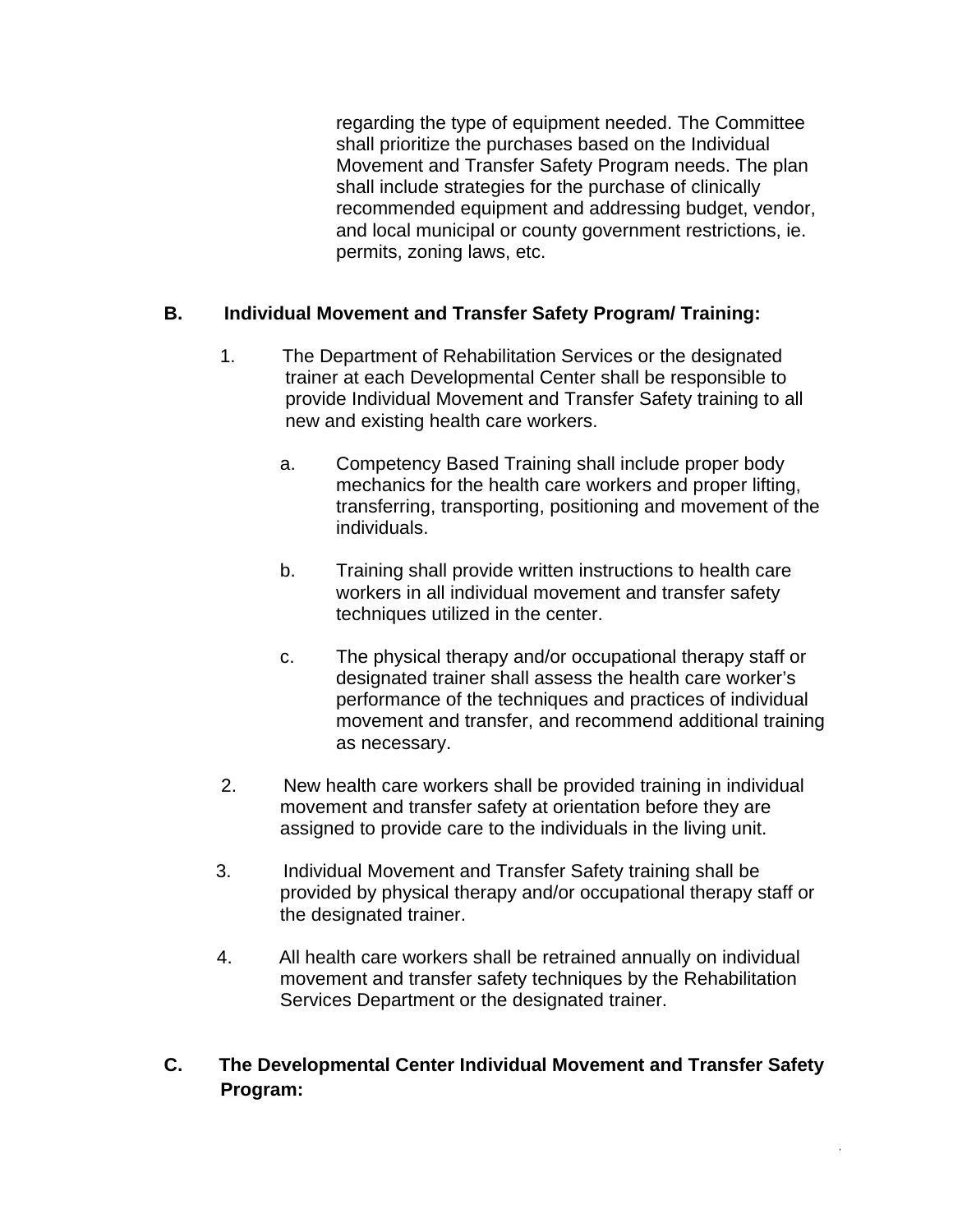- 1. The written policy and procedure for the Individual Movement and Transfer Safety Program established by the developmental center, including proper body mechanics, lifting, transferring, positioning and movement, shall be submitted to the Division of Developmental Disabilities.
- 2. The Individual Movement and Transfer Safety Policy shall be posted in a location easily visible to staff, individuals, and visitors.
- 3. Each Developmental Center shall provide information to family members and/or guardians of the individuals regarding the Developmental Center's Individual Movement and Transfer Safety Program.

# **D. Individual Movement and Transfer Safety Programs**

- 1. The physical therapy and/or occupational therapy staff shall provide the updated information to the Habilitation Plan Coordinator (HPC) on individual movement and transfer safety for each individual.
- 2. At the annual Individual Habilitation Plan (IHP) meeting, the Interdisciplinary Team shall discuss individual movement and transfer safety and document the individual's needs in the Individual Habilitation Plan (IHP) profile.
- 3. A list describing lifting and transfer techniques for each individual, developed by the physical therapy and/or occupational therapy staff and the Interdisciplinary Team, shall be available to the health care workers of the individual's living unit. As the information is updated, the staff of the individual's living unit shall be informed.

# **E. Equipment Acquisition and Maintenance**

- 1. Individual movement and transfer assistive devices shall be maintained in working condition and stored in compliance with the manufacturer's recommended directions.
	- a. Health care workers shall notify their supervisor if a piece of equipment is in need of repair, and the equipment shall be tagged to indicate that it is out of service.
	- b. The supervisor shall contact the appropriate rehabilitation designee for the repair of the device or removal.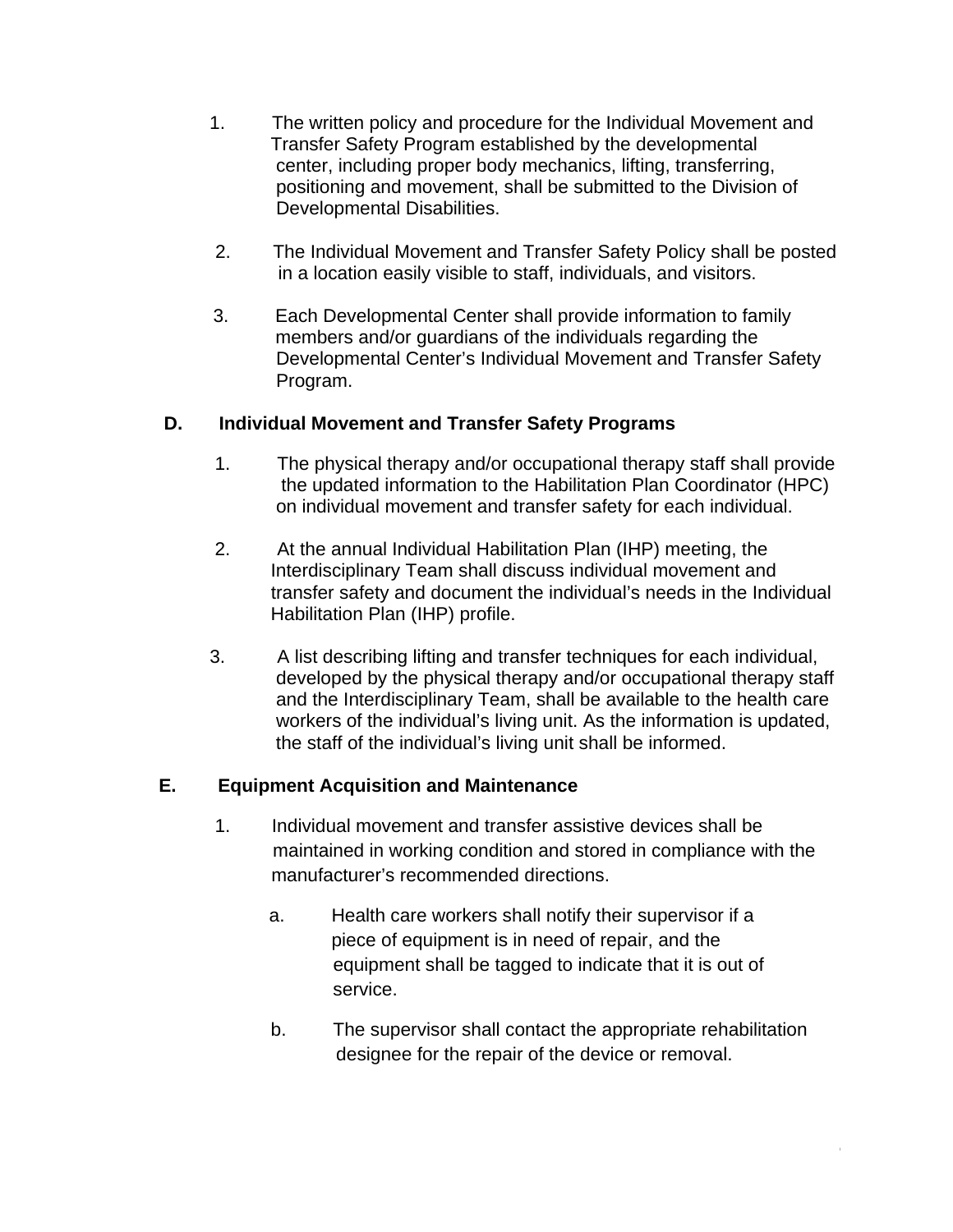- c. The rehabilitation designee shall be responsible to contact a service technician for repair work, if necessary.
- d. If the device is not usable and not reparable, it shall be removed and replaced according to the schedule for replacement and based on available funding.
- 2. The Developmental Center shall secure backup equipment to prevent the interruption of services to individuals.

# **F. Responsibilities of Health care workers:**

- 1. Health care workers shall comply with all parameters of "The New Jersey Safe Patient Handling Act" and this policy.
- 2. Completion of the education and training of proper techniques, use of mechanical lift equipment/aids used in individual movement, and transfer safety is mandatory.
- 3. If a health care worker is injured while using individual movement and safety techniques, he or she will report the injury to his/her supervisor, in accordance with Section G,1. reporting requirements. When medical clearance of the injured health care worker is obtained, the injured health care worker shall be referred by the designated supervisor to the Department of Rehabilitation or designated trainer to be re-trained in the Individual Movement and Transfer Safety Program.
- 4. A health care worker who refuses to perform an Individual Movement and Transfer Safety task due to a physical limitation will present to the supervisor documentation from the health care worker's doctor outlining the health care worker's limitations or documentation describing any other reasonable concern about worker or individual safety to a supervisor.
- 5. No retaliatory actions shall be taken against a health care worker for refusal to perform an individual movement and transfer safety task due to a reasonable concern about worker or individual safety or the lack of appropriate and available individual movement and transfer equipment.

# **G. Individual Movement and Transfer Safety Project**

1. Health care workers shall report injuries related to individual movement and transfer safety as consistent with Division Circular

6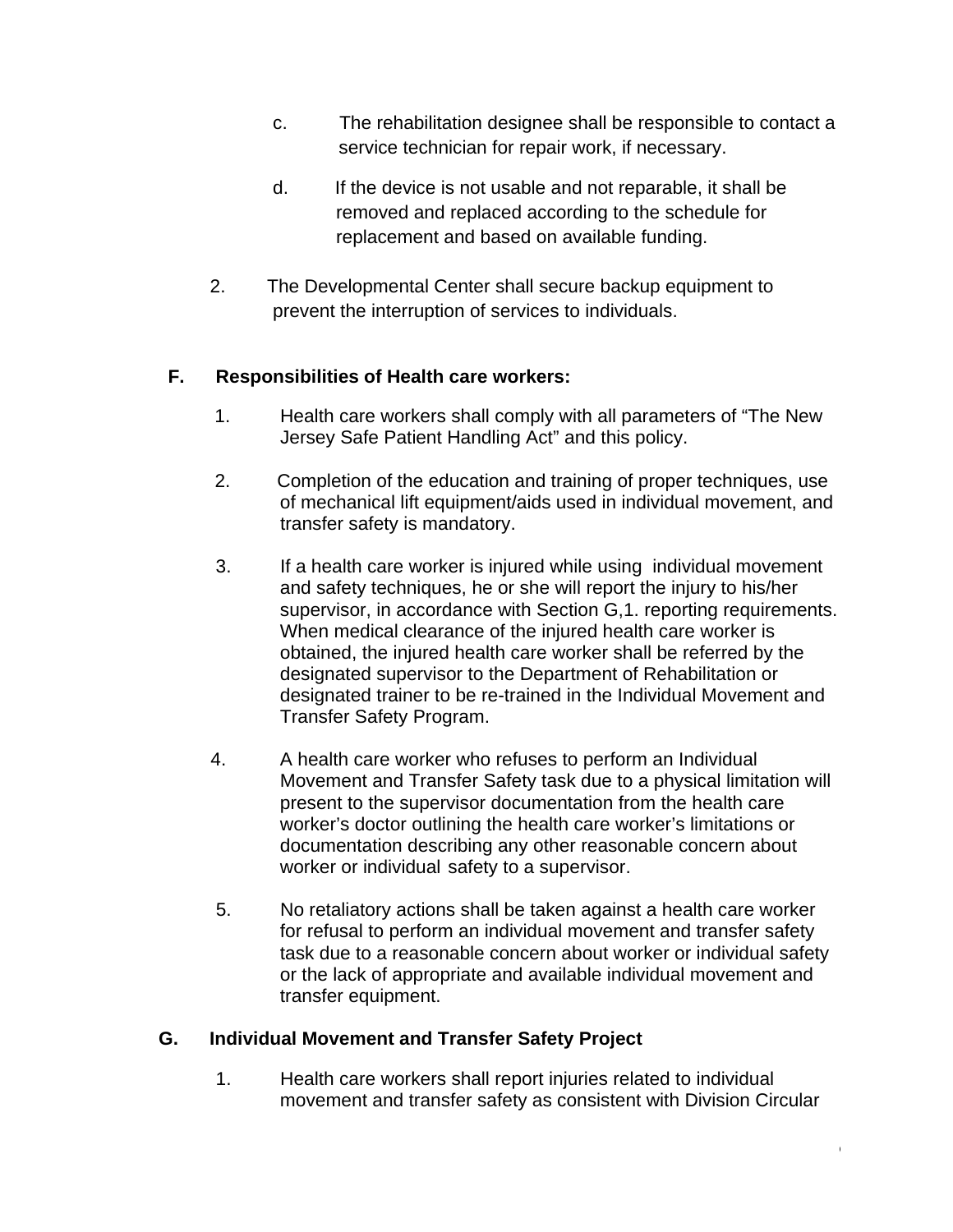#14 "Unusual Incident Reporting" and the human resource policies of the Developmental Center regarding work-related injuries. An investigation will be conducted to try to determine the nature and cause of the injury, and what, if any, part of the process of moving an individual caused the injury.

- 2. Each Developmental Center shall implement an Individual Movement and Transfer Safety Data Collection and Analysis Program to evaluate injuries/incidents resulting from individual movement and transfer, and shall refer such Data Collection and Analysis Program to the committee for consideration.
- 3. Statistics of injuries shall be maintained by designated Developmental Center staff and shall be reported to the Chief Executive Officer (CEO) of the Developmental Center, and to the Division of Developmental Disabilities.

 $\frac{1}{2}$  , and the contract of the contract of the contract of the contract of the contract of the contract of the contract of the contract of the contract of the contract of the contract of the contract of the contract

Kunto. Riday

 Assistant Commissioner Division of Developmental Disabilities